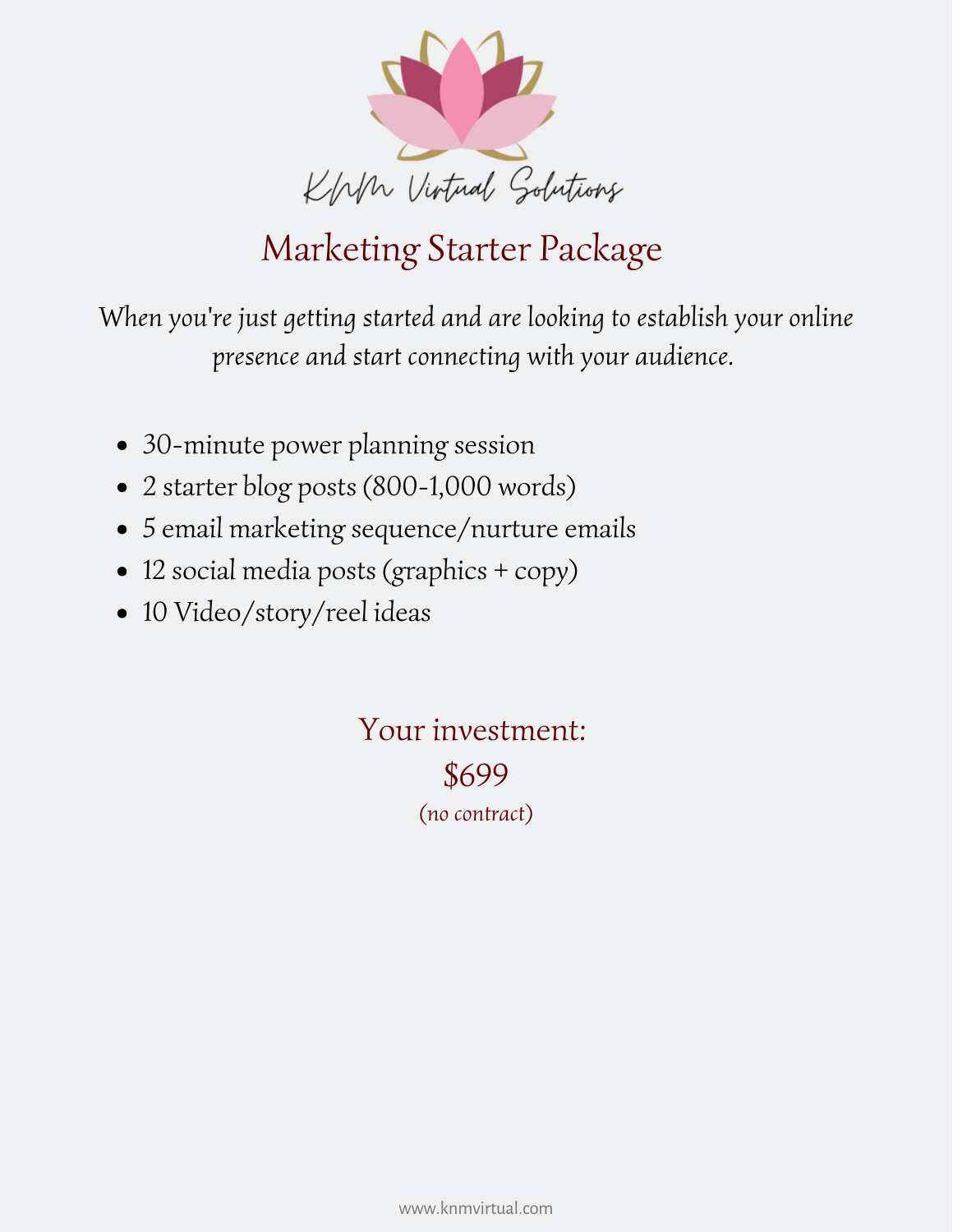

# Social Media Support Package

*When you know you need a social media presence, but don't have the time or the interest to manage your accounts or create your content.*

- Monthly Social Strategy Meeting (60 minutes)
- Social Media Graphic Design & Copy (20 graphics/month)
- Social Media Content Scheduling (2 platforms)
- Group/Business Page Management & Engagement (2 platforms)
- Content Research and Repurposing
- Hashtag Research
- Quarterly Performance Report

Your investment: \$1,099 *(3-month minimum)*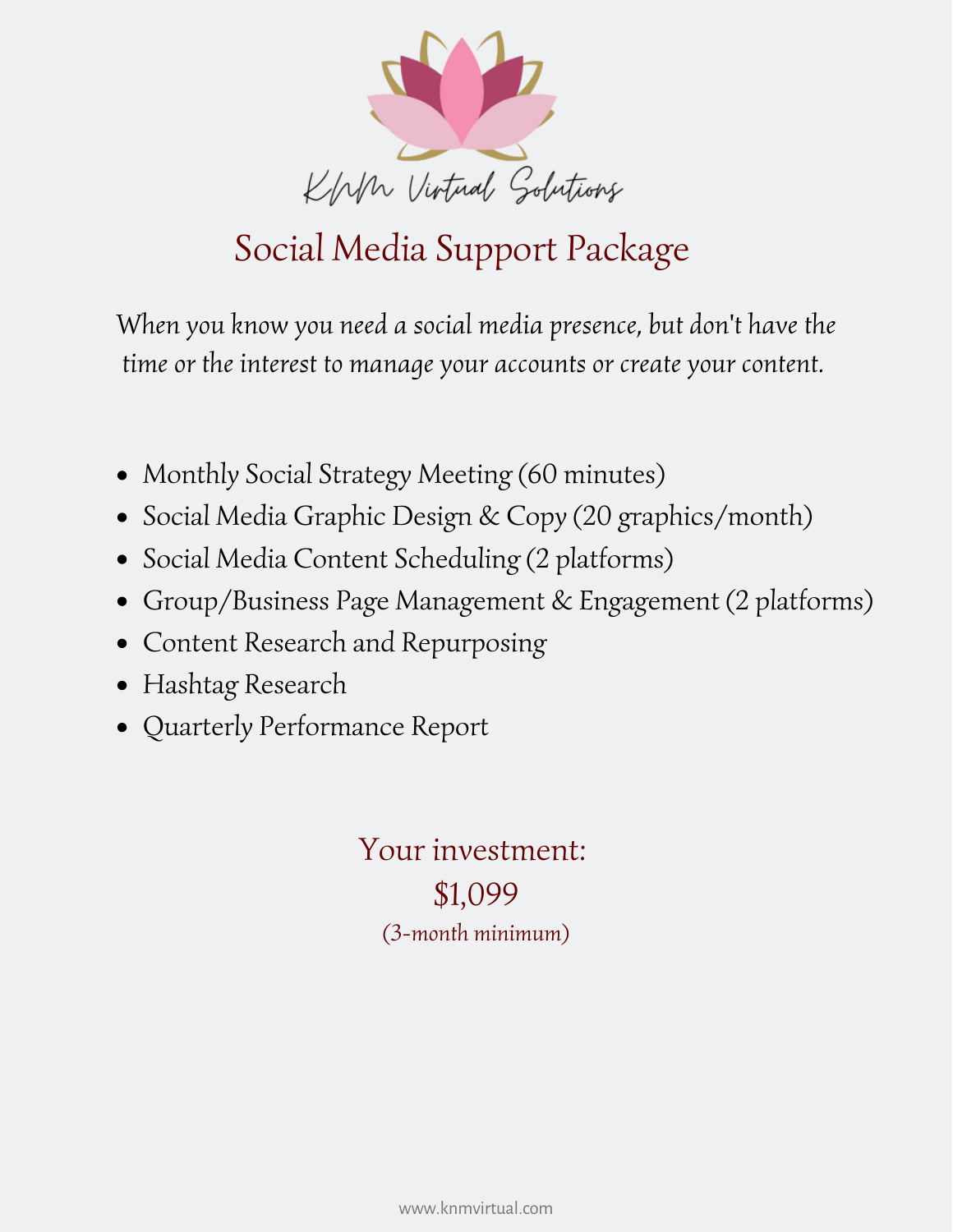

## Content Writing Package

*When you know what you need to say, but struggle to develop impactful, valuable content for your ideal audience.*

- Monthly Content Strategy Meeting (60 minutes)
- E-mail Sequence/Nurture E-mails (12 per month)
- Monthly Blog Post (1,000-1,200 words)
- Monthly E-Newsletter
- Social Media Graphic Design & Copy (12 graphics/month)
- Video/story/reel ideas (10 per month)
- Content Researching and Repurposing

Your investment: \$1,299 *(3-month minimum)*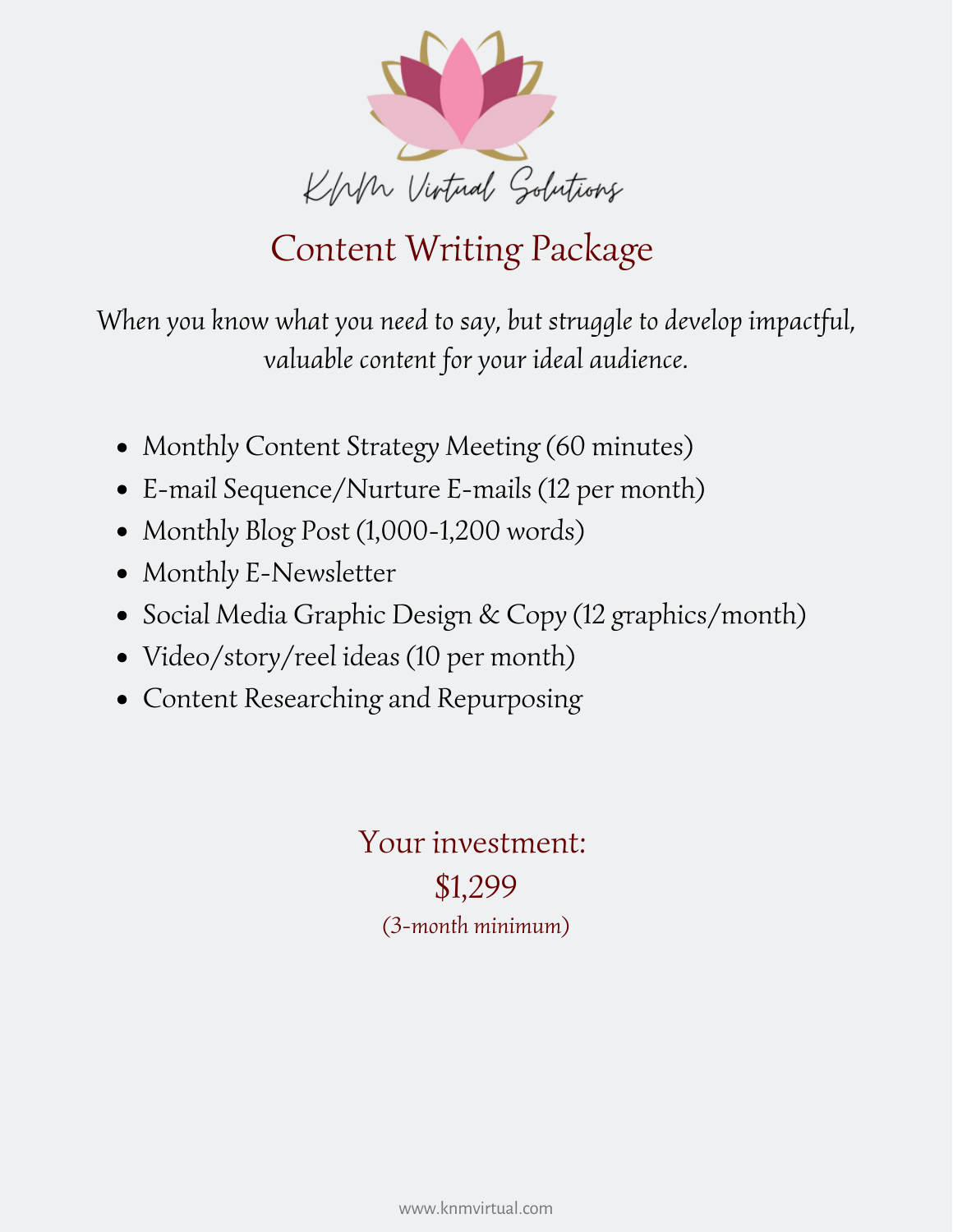

# "Digital Marketing in a Box" Package

*The "marketing department in a box" for those prefer to have a "hands off" approach when it comes to their digital marketing.*

- Monthly Strategy Planning Session (60 minutes)
- E-mail Sequence/Nurture E-mails (12 per month)
- Monthly Blog Post (1,000-1,200 words)
- Social Media Graphic Design & Copy (20 graphics/month)
- Monthly E-Newsletter
- Group/Business Page Management & Engagement (2 platforms)
- Video/story/reel ideas (10 per month)
- Content Research and Repurposing
- Hashtag Research
- Quarterly Performance Report

Your investment: \$1,699 *(3-month minimum)*